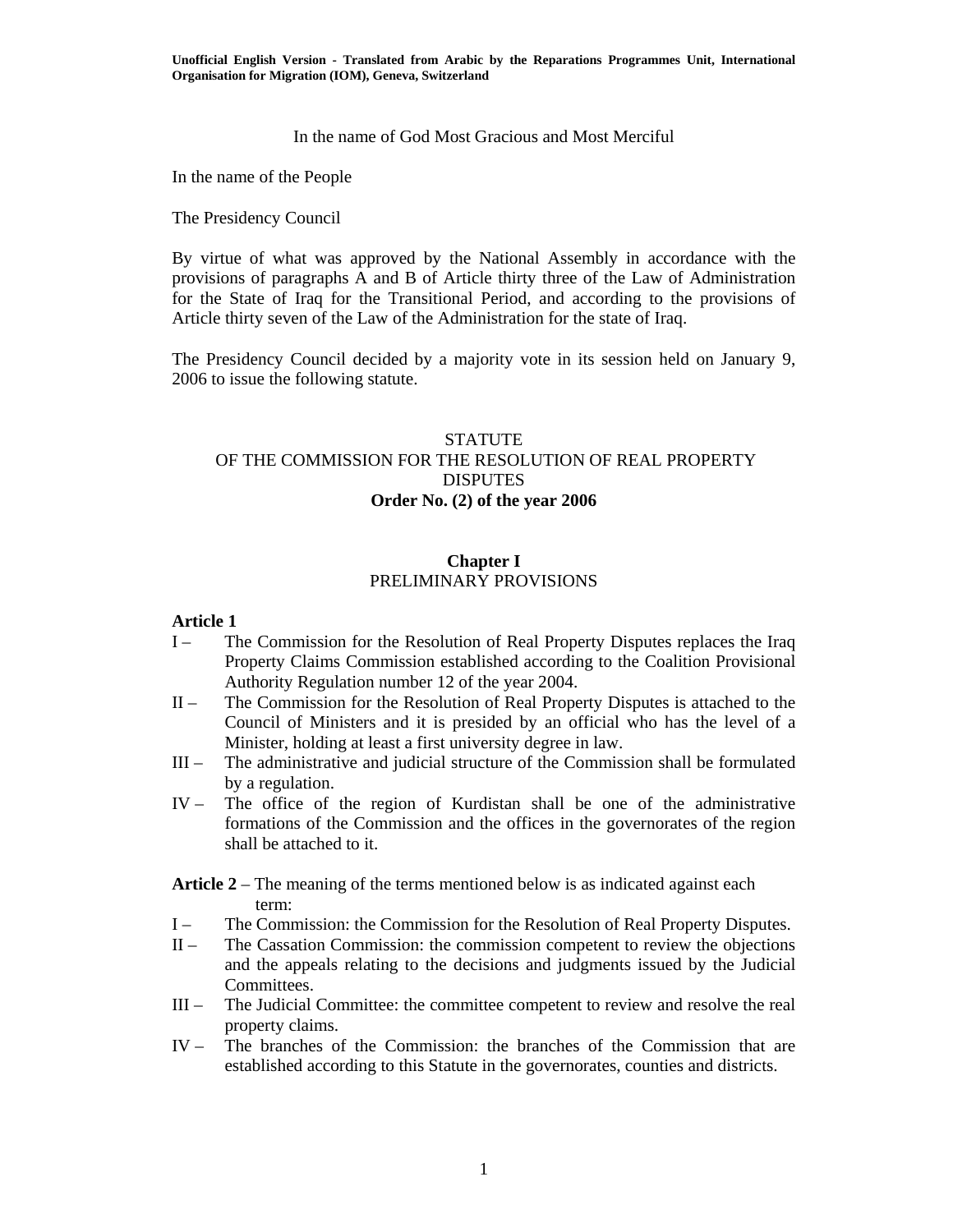V – The properties: and they include the tangible rights (primary rights *in rem*) set forth in paragraph (1) of article 68 of the applicable Iraqi civil law number 40 of the year 1959.

## **Article 3**

- I The Ministry of Finance shall pay the compensation amounts that the government is liable to pay according to the decisions issued in accordance with the provisions of this Statute.
- II The government shall ensure that the Commission has all the necessary funds and amounts to facilitate the implementation of its administrative duties and to ensure the appropriate premises for the Commission and its branches for the purpose of performance of their function.

## **Chapter II**  APPLICABILITY OF THE STATUTE

**Article 4** – The provisions of this Statute are applicable to the claims for properties that fall within the jurisdiction of the Statute during the period from 17 July 1968 to 9 April 2003 and that includes the following:

- I The properties that were confiscated and seized for political, ethnic reasons or on the basis of religion or religious doctrine or any other events resulting from the policies of the previous regime of ethnic, sectarian and nationalist displacement.
- II The properties that were seized without consideration or expropriated with manifest injustice or in violation of the legal procedures adopted for property expropriation. Exception is made to the properties that were seized according to the law of agricultural reform, the cases of in kind compensation and expropriation for purposes of public interest and which were actually utilized for public interest.
- III The State real properties that were allocated to the clique of the previous regime without consideration or for a token amount.

### **Article 5**

- I The Commission shall have jurisdiction on the claims that fall within the provisions of this Statute.
- II All the Iraqi courts must transfer the claims that fall within the jurisdiction of this statute to the Judicial Committees of the Commission until the end of the filing period.
- III The Judicial Committees in the Commission have precedence over all the Iraqi courts with respect to the mandate of such Committees on the claims that fall within the jurisdiction of this statute.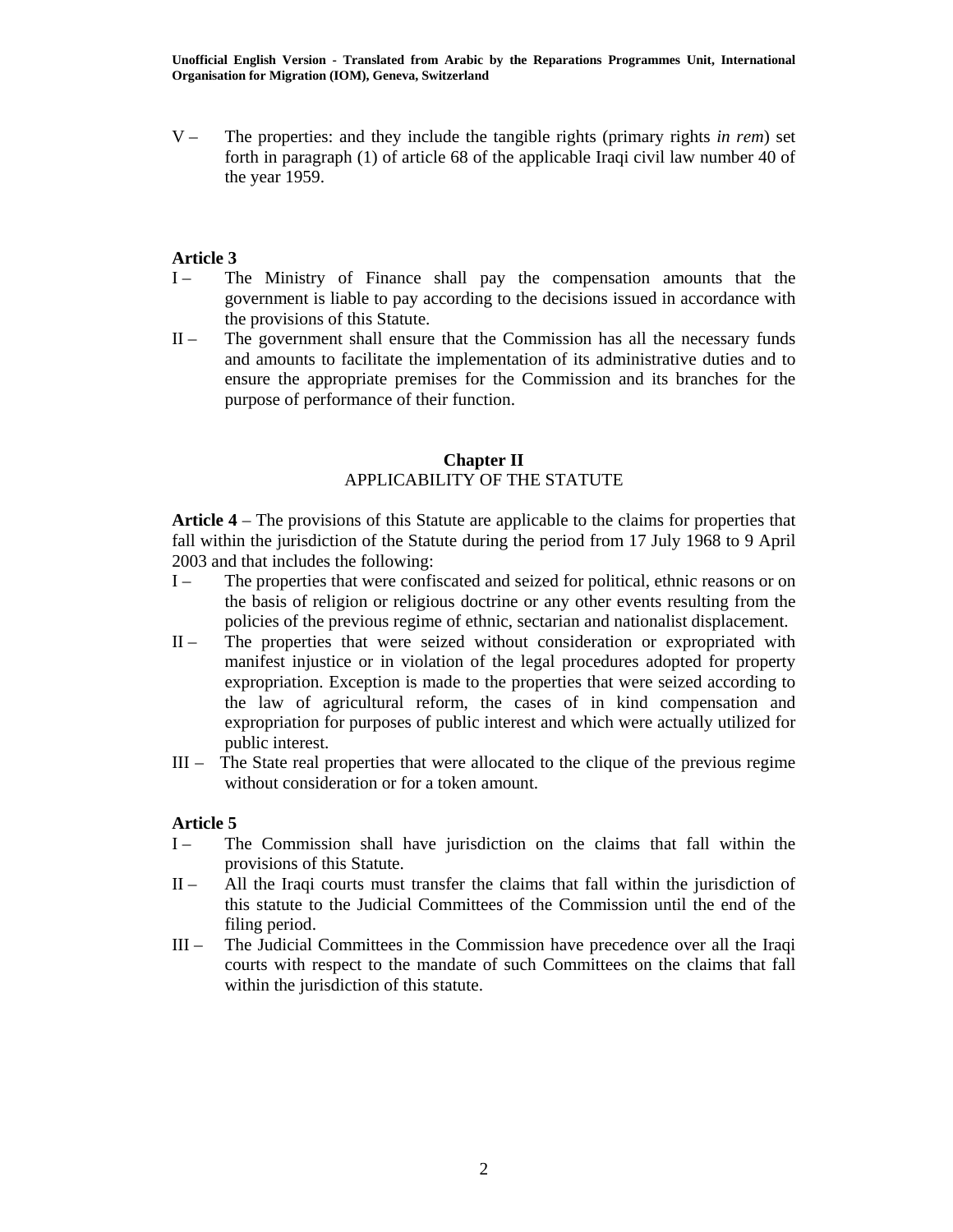# **Chapter III**  FORMAL PROCEDURES

**Article 6** – The Judicial Committees shall take the following procedures when reviewing the claims brought before them:

- I Annul the decisions of confiscation, seizure and allocation which took place in violation of the adopted legal norms on any property which title deed is still registered in the name of its original owner in the records of the real estate registration.
- II Restitute the ownership of the properties that were confiscated or seized and that are still registered in the name of the State, to its original owner.
- III Restitute the ownership of the mosques, places of worship, religious schools, places of worship (husseiniyat), hospices and charities associations that were confiscated or seized with manifest injustice, to its original owners.
- IV If it is established that some senior members of the former regime or its clique and those who took advantage of their power, acquired a property in an illegal manner, such property shall be returned to its original owner pursuant to the provisions of this Statute.
- V If the confiscated or seized property was sold to a person (natural or juristic) and no adjuncts or improvements were made, the original owner has one of the following two options:
	- a) Return the title of the property back to his name, and in this case, the current owner shall be compensated the equivalent value of the property at the time the claim is lodged. The party that sold the property after confiscation or seizure shall be liable to pay the compensation.
	- b) Compensation for the value of the property, and the party that (first) sold the property after confiscation or seizure shall be liable to pay compensation for the value of the property at the time the claim is lodged.
- VI If a property was confiscated or seized and subsequently adjuncts or improvements were made to it, the original owner has one of the following two options:
	- a) Return the title of the property back to his name and pay to the current owner the value of the existing adjuncts or improvements valued at the time the claim is lodged. In this case, the party that (first) sold the property after confiscation or seizure shall be liable to compensate the current owner for the equivalent value of the property at the time the claim is lodged less the value of such adjuncts or improvements.
	- b) Accept compensation equivalent to the value of the property at the time the claim was lodged less the value of the adjuncts or improvements made. In this case, the party who (first) sold the property after confiscation or seizure is liable to pay compensation.
- VII If a property was sold after it was confiscated or seized and subsequently an adjoining property was added to it and both properties were combined, then the original owner has the following options:
	- a) Have the original and adjoining property registered back in his name, if it is impossible to separate both properties, provided that such original owner compensates the current owner the equivalent value of such adjoining property valued at the time the claim is lodged. The party that (first) sold the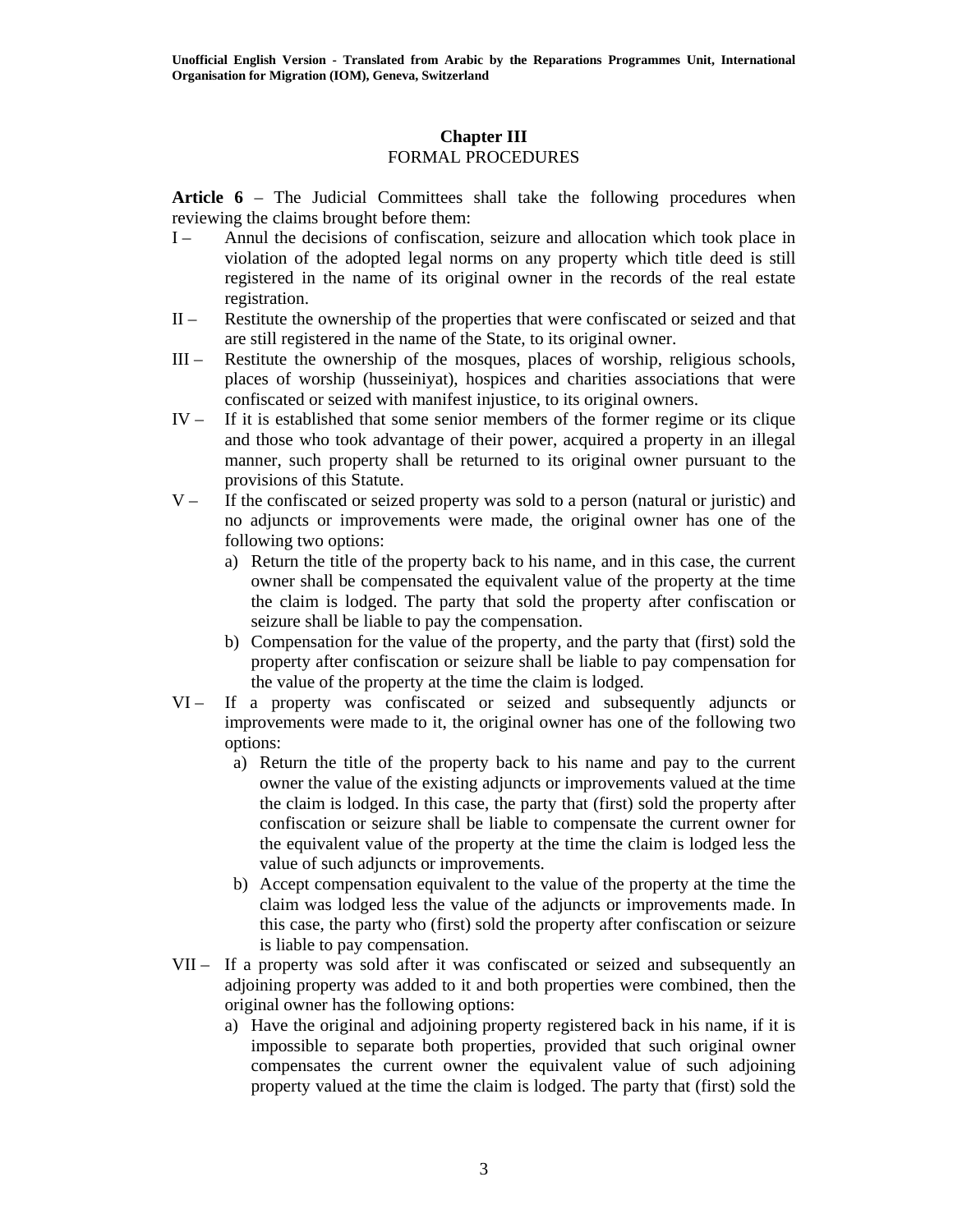property after confiscation or seizure shall be liable to compensate the current owner for the value of the original property at the time the claim is lodged.

- b) Have the ownership of the confiscated or seized property, without the adjoining property, if this is possible, restituted to his name and have the ownership of the confiscated or seized property registered back in his name and the title to the adjoining property shall remain in the name of the current owner. The party that (first) sold the property after confiscation or seizure shall be liable to compensate for the value of the original property at the time the claim is lodged.
- c) Request compensation if the value of the adjoining property is higher than that of the confiscated or seized property and it is not possible to separate them without damage or high costs.
- VIII If the confiscated or seized property was encumbered with a loan or a mortgage registered in the real property records, the property shall be returned to the original owner free from any such charge or loan after payment of the mortgage value by the party who seized the property or sold it. Such party can claim the value of the settled mortgage from the mortgagor provided the mortgage or the loan was certified before 09/04/2003.
- IX If the confiscated property was sold in a public auction and was thereafter purchased by its original owner or his heirs or one of his heirs, such owner or heirs are entitled to claim from the party who sold the property, an amount equivalent to the purchase price at the time the claim is lodged provided that the title to such property be re-registered in the name of all the heirs if it was purchased by one of them.
- X If the confiscated or seized property was utilized for public interest or charitable purposes, the government or the party who (first) sold the property shall be liable to compensate the original owner for the value of the property, at the time the claim is lodged provided the property continues to be used for the purposes mentioned.
- XI If the confiscated or seized property was given to another party without consideration or for a token amount, such property shall be registered back in the name of its original owner and the provision of item VI of this article shall apply in case of adjuncts or improvements.
- XII If the property was built prior to confiscation or seizure and then it was sold and subsequently demolished and a new building was built on it, the original owner has one of the following two options:
	- a) The transfer of the ownership of the property to his name after he pays for the value of the constructions that were built less the value of the construction that was demolished. The party that sold the property shall be liable to compensate the current owner for the value of the property before its demolition valued at the time the claim is lodged.
	- b) Compensation for the value of the property in its condition at the time of confiscation and with its equivalent value at the time the claim is lodged and the party that sold the property shall be liable to pay such compensation.
- XIII– a) If the confiscated or seized property was an empty plot not built upon and subsequently constructions were made on such plot and the value of these constructions is higher than that of the plot, the title to the property shall remain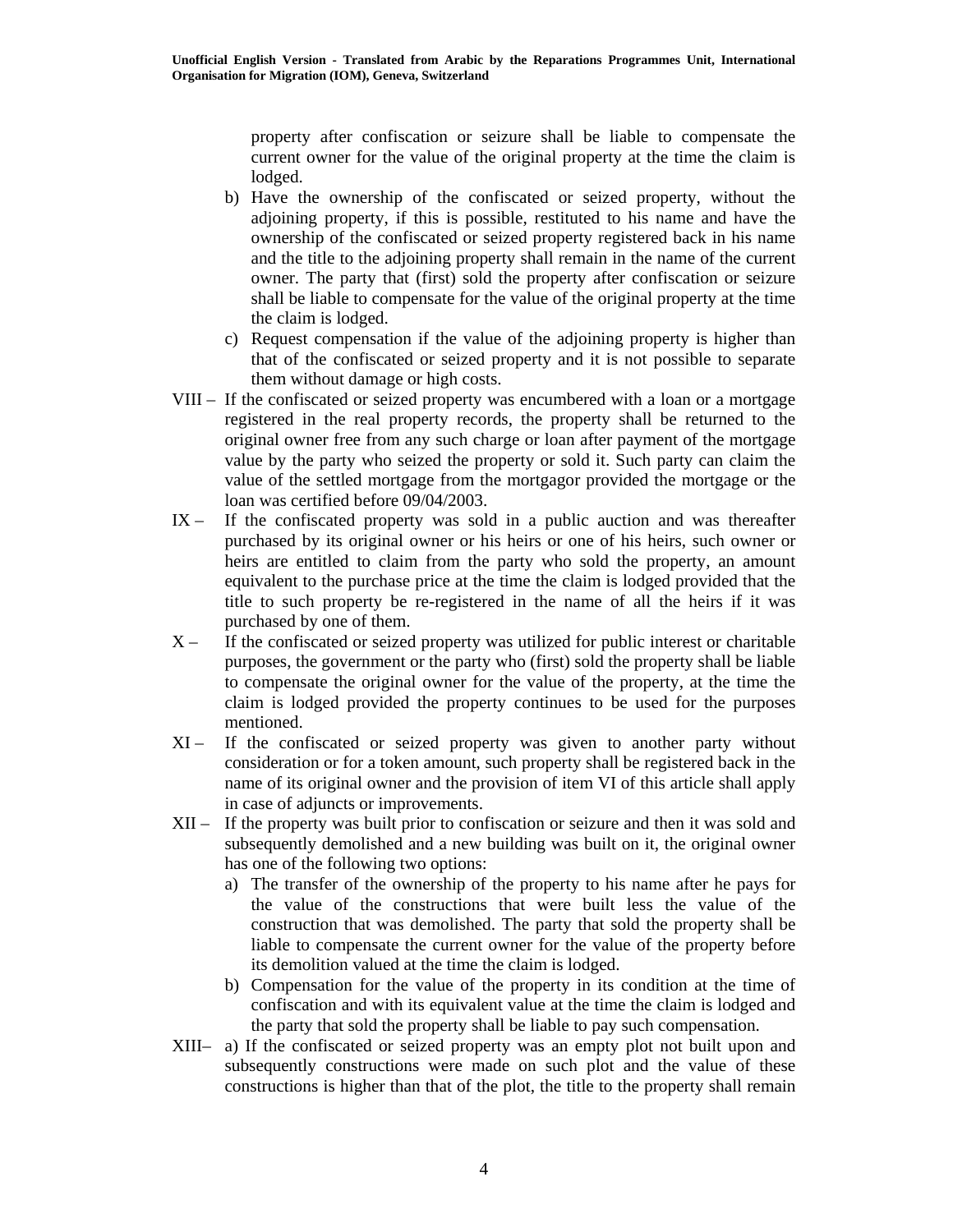in the name of the current owner and the party that (first) sold the plot shall compensate the original owner for its value at the time the claim is lodged.

b) However, if the value of the plot is higher than that of the constructions, the property, land and building, shall be returned to the original owner who shall be liable to compensate the current owner for the value of the constructions as they exist at the time the claim is lodged. The party that (first) sold the plot shall compensate the current owner for value of such plot, to be valued at the time the claim is lodged.

- XIV– 1- If the property was confiscated in violation of the legal practices or with manifest injustice or was not utilized for public interest, then the original owner has the following two options which are:
	- a) Return the ownership of the property to his name and in this case, he shall be liable to pay the consideration of the expropriation that he received valued in gold and with the equivalent of gold in Iraqi dinar at the time the claim is lodged.
	- b) Get compensated for the difference between the consideration of the expropriation that he received from the expropriation claim and the actual value of the property at the time of expropriation, valued in gold and with the equivalent of gold in Iraqi dinar at the time the claim is lodged before the Commission.

2- If the property was appropriated in violation of the legal practices or with manifest injustice and was utilized for public interest, then the original owner is compensated pursuant to the provisions of paragraph (b) 1 of item 14 of this Article.

### **Chapter IV**

# THE FUNCTIONS OF THE COMMISSION AND ITS BRANCHES

# **Article 7**

- I The Commission shall prepare the claim form of the property claims.
- II The party concerned (either natural or juristic person) or his/her legal representative shall submit the claim to any of the branches of the Commission provided that it is forwarded to the competent branch of the Commission according to the location of the property.
- III The claim must meet all the conditions required in the claim form.
- IV The branch of the Commission shall request from the relevant Real Property Registration Department a detailed report about the transactions made on the property at issue.
- V The branch of the Commission shall carefully examine the claim form and the report of the Real Property Registration Department to ensure that all the conditions required are met. The claim is then recorded in the claims' ledger, and a file is opened for the claim, then it is assigned a unique number and the claimant will be given a filing receipt.
- VI The claim and its data shall be entered in the computer, and then an electronic copy of such data shall be sent to the central computer section in the headquarters of the Commission.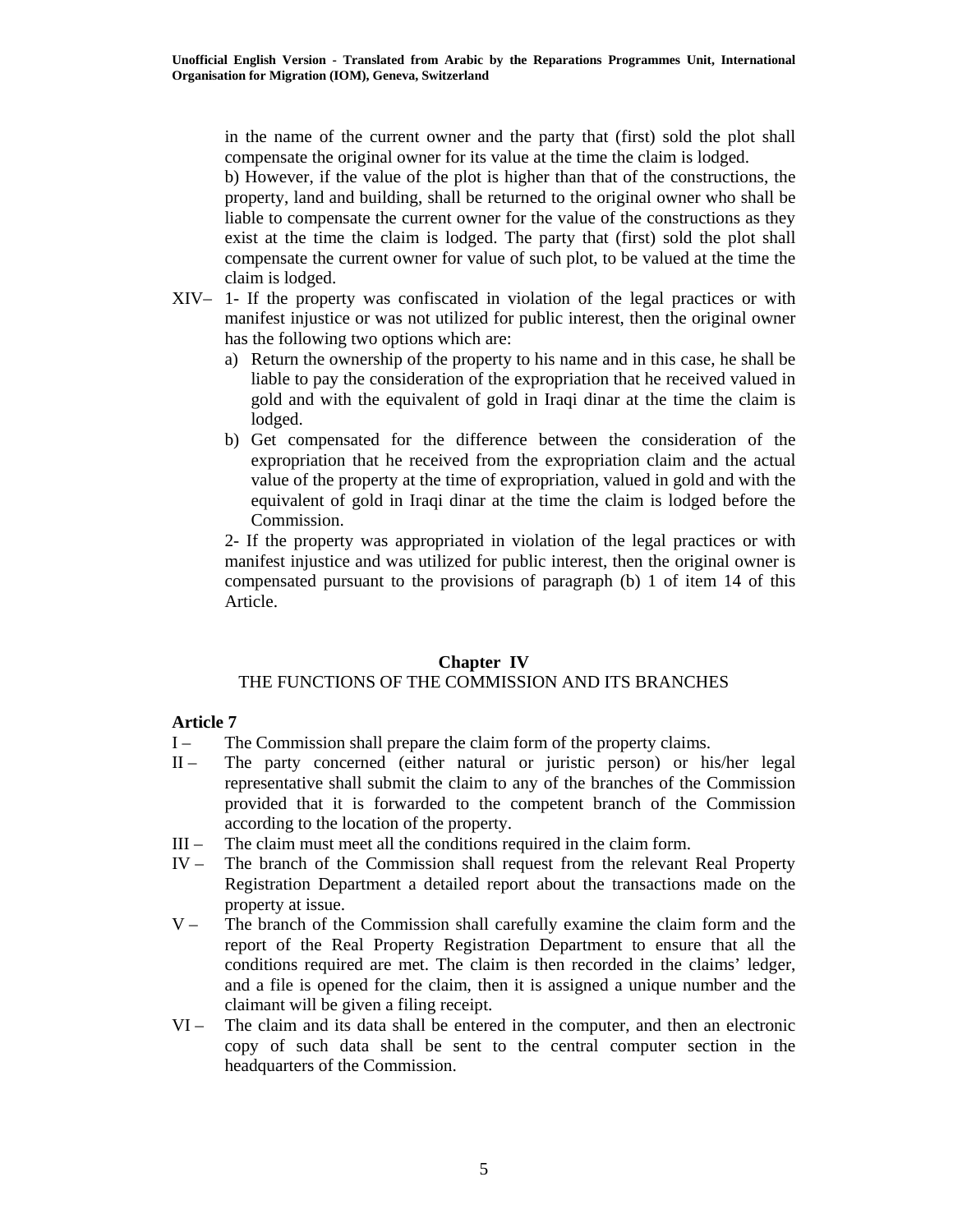- VII The branch of the Commission shall notify the respondent of the subject of the claim to allow him to respond within a period of 15 days starting from the day that follows the day he is notified or considered as notified according to the response form prepared by the Commission.
- VIII The competent branch of the Commission shall enter the notification sheet of the respondent and the response form in the computer.
- IX The claim file shall be transferred to the competent Judicial Committee for consideration in accordance with the Statute.
- X The notifications shall be served pursuant to the applicable Civil Procedures Law.
- XI When the decision of the Judicial Committee is issued, the claim file shall be forwarded to the computer section for data entry of the necessary data.

### **Article 8**

- a) The Commission shall encourage reconciliation and amicable resolution of the property disputes between parties of the claim in accordance with a form prepared for this purpose to the extent that they do not contravene with the law, the public order and the public morals.
- b) The Judicial Committee shall certify the agreement of amicable resolution between the parties in the claim and its decision shall be subject to cassation.

#### **Chapter V**  THE JUDICIAL COMMITTEE

#### **Article 9**

The judicial Committee shall be composed of:

- 1- A judge appointed by the Supreme Council of Judges, who acts as the head of the Committee.
- 2- The Director of the Real Property Registration Department or the person who represents him.
- 3- A legal officer nominated by the head of the Commission from Commission's staff and who has legal experience or practice as a lawyer for a minimum period of ten years.

#### **Article 10**

The Judicial Committee shall consider the claims brought before it, after holding a pleading session at least once. The Committee is entitled to conduct a site visit to the property within its jurisdiction to hear the statements necessary for the resolution of the claim.

#### **Article 11**

The Judicial Committee shall consider the claim in the event the parties are not present, after verification of the accuracy of the notifications and it is entitled to issue the appropriate decision to settle the claim in light of the documents and attachments that are presented. The claim shall not be deferred and revoked in case one of the parties was present.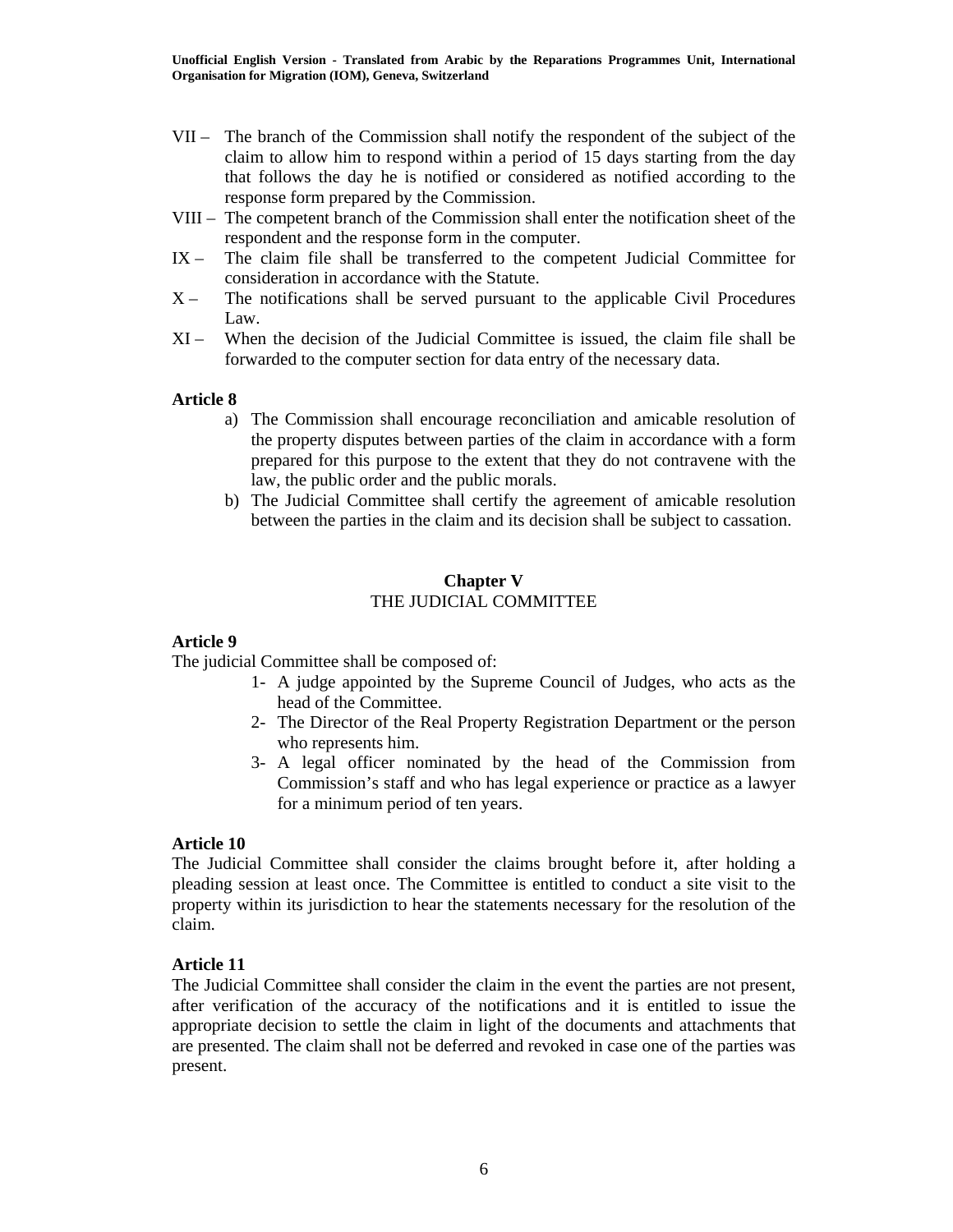# **Article 12**

- I If the claimant is present and the respondent is absent, even though he was notified, the Committee issues a decision *in absentia*. The respondent is then entitled to object to the decision within a period of (ten days) starting from the day following the day he is notified of the decision or considered as notified.
- II If a decision *in absentia* is not objected within the deadline specified under (I) above, or an objection was made but does not state the reasons for the objection, the Judicial Committee shall reject the objection as formally deficient, otherwise the Committee shall consider the objection pursuant to the Statute by upholding the decision, revoking it or amending it as the case may be.

### **Article 13**

The Judicial Committee shall hold its session to consider the claim and the head of the Committee shall issue his decision resolving the claim pursuant to the Statute. The two other commissioners or one of the two is entitled to record his dissenting opinion on a separate sheet in the event he has as an opposing opinion.

### **Article 14**

The decisions issued by the Judicial Commission are final and binding, unless they are appealed before the Cassation Commission within a period of 30 days starting from the day following the day the decision is notified or the day it is considered notified.

# **Article 15**

The head of the Judicial Committee shall place a sign of non-disposition on the property at dispute indicating that it should not be subject to any legal transaction by notifying the competent Real Estate Registration Department when a claim is submitted.

### **Article 16**

The heir shall represent the rest of the heirs if he submits a claim in his name claiming the return of the ownership of the property.

# **Chapter VI**  THE APPELLATE COMMISSION

### **Article 17**

The Cassation Commission shall be composed of seven judges who have legal practice in the Cassation Court. They are nominated by the Supreme Judicial Council either from active or retired judges, one is nominated as head and another one is his deputy provided that two of them are nominated by the government of Kurdistan region. This Commission shall be independent in its jurisdiction from the Cassation Court. Two alternate members are also nominated to replace any member of the Commission who may be absent or unavailable for any reason and in case of absence of the head of the Commission, he shall be replaced by his deputy.

### **Article 18**

The Cassation Commission shall take its decision by a majority vote.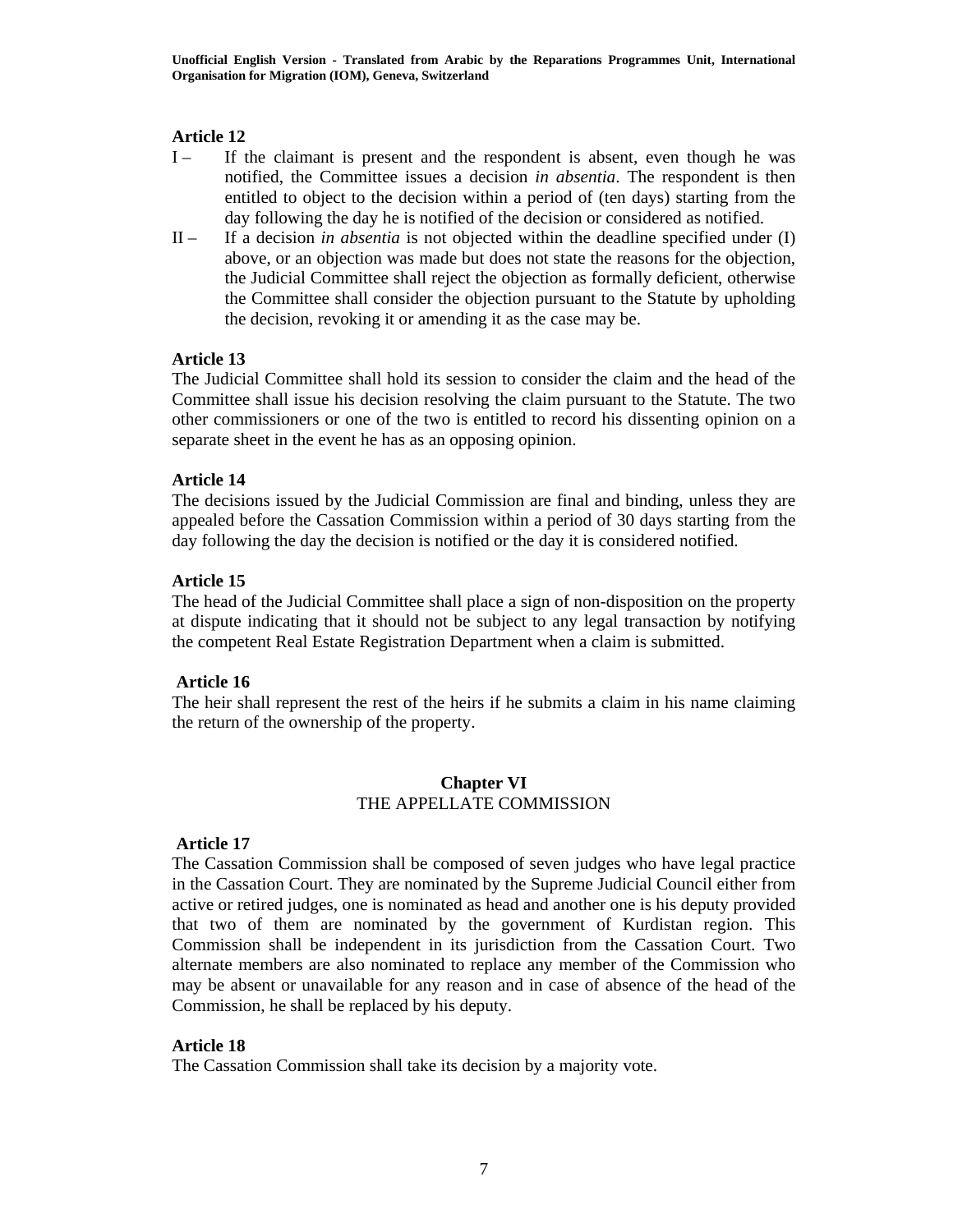# **Article 19**

The Cassation Commission shall be competent to consider the following requests:

- a) The appeals relating to decisions and judgments issued by the Judicial Committees.
- b) The transfer of a claim from one committee to another.
- c) Relief of the head of the Judicial Committee
- d) Recuse of judges.
- e) Providing advisory opinions.

#### **Article 20**

The head of the Cassation Commission shall examine the request of relief by a member of the Cassation Commission from considering the claim. Where the head of the Cassation Commission relieves himself, the chairman of the Supreme Judicial Council shall be competent to examine such request.

## **Article 21**

The Cassation Commission issues decisions either to uphold the appealed decision or judgment, to amend it or to substitute it. Such decision of amendment or substitution is binding in case it is upheld.

### **Article 22**

When the decision of the Cassation Commission is issued, the branch of the Commission shall transfer the claim file to the computer section for data entry of the necessary data.

### **Article 23**

The judgments issued by the Judicial Committees can be objected by reconsidering the trial or by the objection of another party according to the provisions set forth in the civil procedures law.

### **Chapter VII**

### ENFORCEMENT OF THE DECISIONS AND JUDGMENTS

## **Article 24**

- I The final judgments and decisions are enforced at the Enforcement Department and Real Estate Registration Department according to the competence of each department according to the provisions of the law.
- II The occupant of the property is given a period not exceeding 90 days, starting from the notification date the execution is served, to vacate and deliver the property free from any hindrance.

# **Chapter VIII**  THE FINAL PROVISIONS

### **Article 25**

The real property claims shall be adjudicated according to the provisions of this Statute, and the provisions of Procedural Civil Law number 83 of the year 1969, as amended and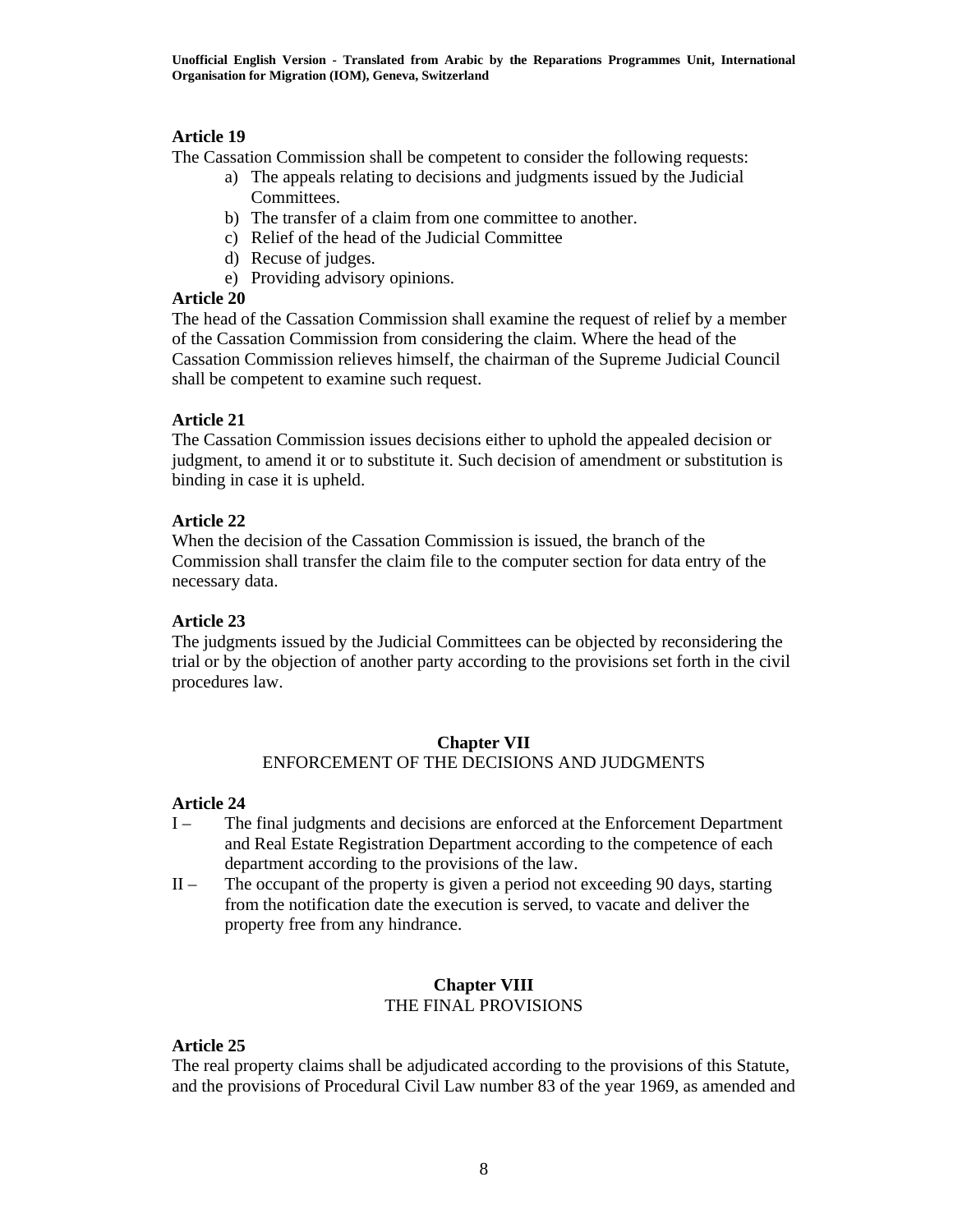Evidence Law number 107 for the year 1979, as amended shall govern matters not provided for in the Statute.

# **Article 26**

The transfer of real property on which a final decision is issued according to this Statute shall not be subject to income tax, or tax on transfer of real property, or any other tax or duties.

## **Article 27**

Any provision that is inconsistent with this Statute shall not be applicable.

# **Article 28**

- I The claimant or his legal representative may withdraw a claim or part of the claim at any time until the Judicial Committee issues its decision.
- II The decision of the Judicial Committee approving the withdrawal of the claim shall be final and not subject to any objection.
- III The withdrawal of the claim shall be pursuant to a form prepared for this purpose.

# **Article 29**

Any person who files a claim in bad faith and using fraudulent means shall be punished pursuant to the applicable Penal Code.

### **Article 30**

The individuals who reside outside the country may submit their claims pursuant to the provisions of this Statute to the branches of the Commission which shall be opened for this purpose or through the Iraqi diplomatic missions.

### **Article 31**

The courts shall refrain from considering the claims falling within the jurisdiction of this Statute and shall forward such claims to the Judicial Committees of the Commission during the period of validity of this Statute.

# **Article 32**

The Head of the Commissions occupies the highest position in the Commission; he shall supervise all the activities of the Commission and its branches; he has the authority to create or cancel any staffing positions, as the work of the Commission requires.

# **Article 33**

The Head of the Commission may issue regulations to facilitate the implementation of this Statute.

### **Article 34**

The provisions of this statute shall apply to the compensation decisions issued by the Judicial Committees before enforcement of this statute as follows:

a) The decisions that do not specify the party who is responsible for the payment of compensation or that do not specify the amount of compensation or that gave the right to one of the parties to refer to the civil courts to file a claim for compensation.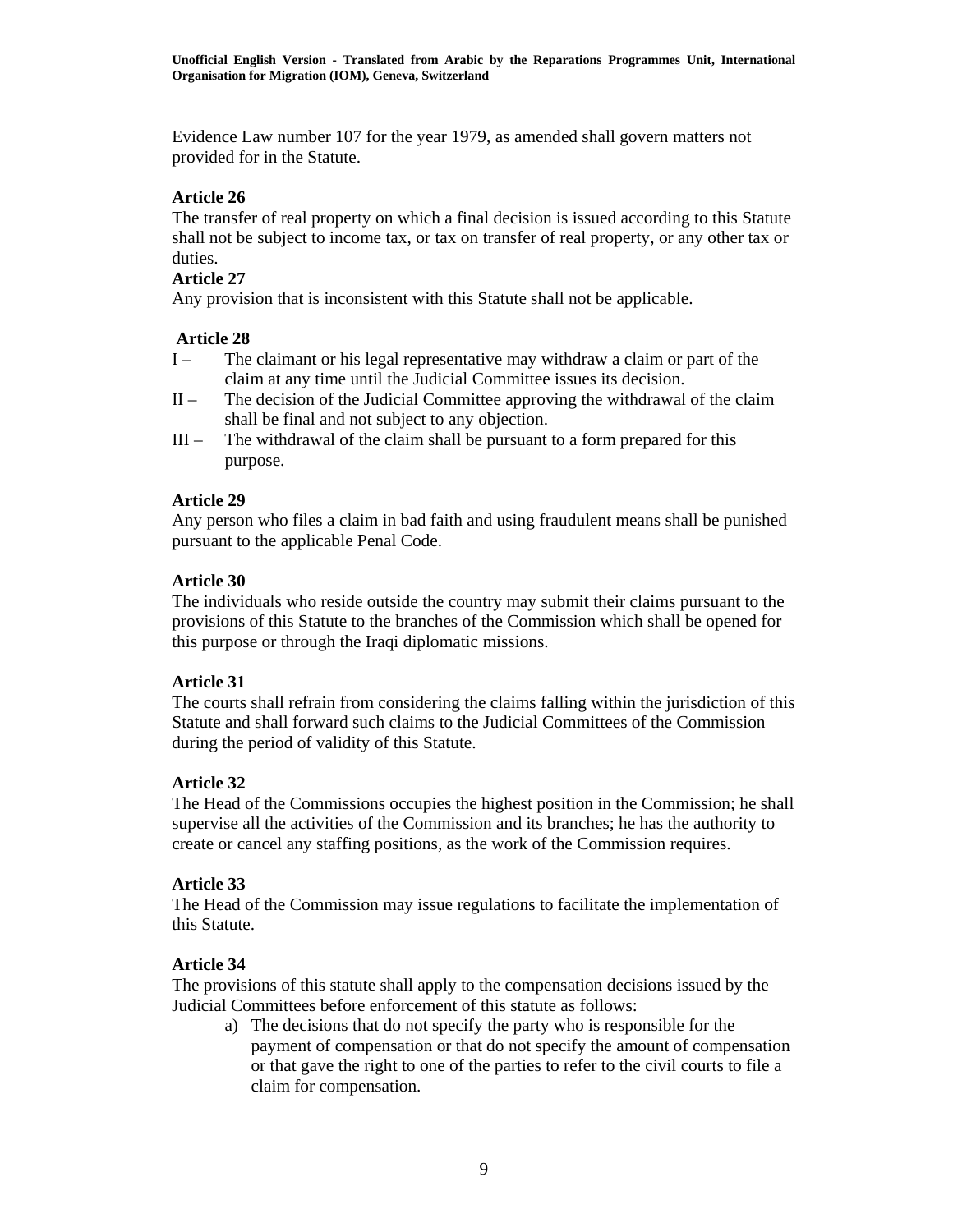- b) The decisions involving valuation of the compensation amounts at the time of confiscation and expropriation or seizure and not at the time the claim is lodged.
- c) The decisions issued rejecting the claims for compensation pursuant to the annulled Regulation number 12 of the year 2004.

# **Article 35**

The provisions of the Civil Service Law number 24 of the year 1960 and the Employees Law number 25 of the year 1960 the Law of Discipline of the Employees of the State and the socialist sector number 14 of the year 1991 and the Civil Retirement Law number 33 of the year 1966, shall be applicable to the employees of the Commission.

# **Article 36**

All the decisions of the dissolved revolution command council and the consequences resulting there from that contradict the provisions of this law shall be cancelled.

### **Article 37**

Committees shall be established within the Commission for the Resolution of Real Property Disputes to consider claims for properties that fall within the jurisdiction of this Statute during the period from 14 July 1958 to 16 July 1968. The work of such committees shall be regulated by an annex to this Statute.

# **Article 38**

The Cassation Commission shall refer to the experts of the Islamic law (Al Sharia'a) and follow their opinions upon the request of either parties of the claim.

### **Article 39**

The Regulation number 12 of the year 2004 issued by the Coalition Provisional Authority shall be annulled.

### **Article 40**

The order number 22 of the year 2004 issued by the Council of Ministers shall be annulled.

# **Article 41**

This statute shall enter into force from the date of its publication in the Official Gazette.